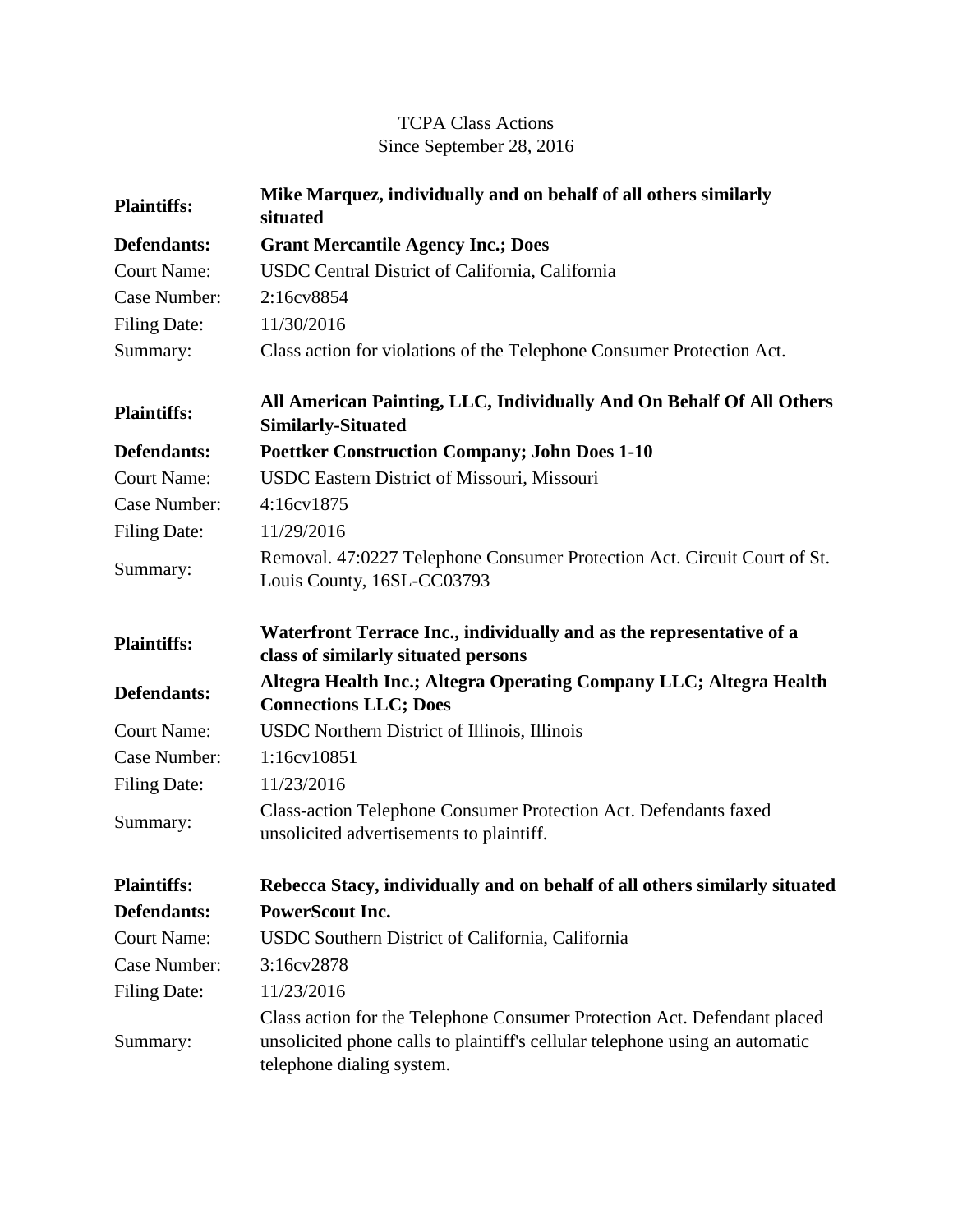| <b>Plaintiffs:</b>  | Michael Ryan Peacock, Individually And On Behalf Of All Others<br><b>Similarly Situated</b>                                                                                                                |
|---------------------|------------------------------------------------------------------------------------------------------------------------------------------------------------------------------------------------------------|
| Defendants:         | <b>Yakim Manasseh Jordan</b>                                                                                                                                                                               |
| <b>Court Name:</b>  | USDC Northern District of Georgia, Georgia                                                                                                                                                                 |
| Case Number:        | 1:16cv4353                                                                                                                                                                                                 |
| <b>Filing Date:</b> | 11/23/2016                                                                                                                                                                                                 |
| Summary:            | Complaint. 47:0227 Telephone Consumer Protection Act                                                                                                                                                       |
| <b>Plaintiffs:</b>  | Stephen Bellanich, individually and on behalf of all others similarly<br>situated                                                                                                                          |
| Defendants:         | <b>Hosta Holdings LLC</b>                                                                                                                                                                                  |
| <b>Court Name:</b>  | USDC Eastern District of New York, New York                                                                                                                                                                |
| Case Number:        | 2:16cv6435                                                                                                                                                                                                 |
| Filing Date:        | 11/21/2016                                                                                                                                                                                                 |
| Summary:            | Telephone Consumer Protection Act class action. Defendant's engaged in a<br>pattern and practice of making unsolicited autodialed text messages to the<br>cell phones of the plaintiff class.              |
| <b>Plaintiffs:</b>  | Derek Schiavone, on behalf of himself and all others similarly situated                                                                                                                                    |
| Defendants:         | Mandarich Law Group, LLP; Cach LLC; Squaretwo Financial<br>Corporation                                                                                                                                     |
| <b>Court Name:</b>  | USDC Northern District of California, California                                                                                                                                                           |
| Case Number:        | 3:16cv6696                                                                                                                                                                                                 |
| <b>Filing Date:</b> | 11/18/2016                                                                                                                                                                                                 |
| Summary:            | Telephone Consumer Protection Act class action. Defendants use automatic<br>dialing equipment to call plaintiffs' phones to collect alleged debts without<br>prior consent.                                |
| <b>Plaintiffs:</b>  | Trever DeClue; Katherine DeClue, individually and on behalf of those<br>similarly situated                                                                                                                 |
| Defendants:         | <b>United Consumer Financial Services Company</b>                                                                                                                                                          |
| <b>Court Name:</b>  | USDC Southern District of California, California                                                                                                                                                           |
| Case Number:        | 3:16cv2833                                                                                                                                                                                                 |
| <b>Filing Date:</b> | 11/18/2016                                                                                                                                                                                                 |
| Summary:            | Class action for the Telephone Consumer Protection Act. Defendant placed<br>collection calls to plaintiffs' cellular telephone without their consent and<br>using an "automatic telephone dialing system." |
| <b>Plaintiffs:</b>  | Florence Morris, individually and on behalf of others similarly situated                                                                                                                                   |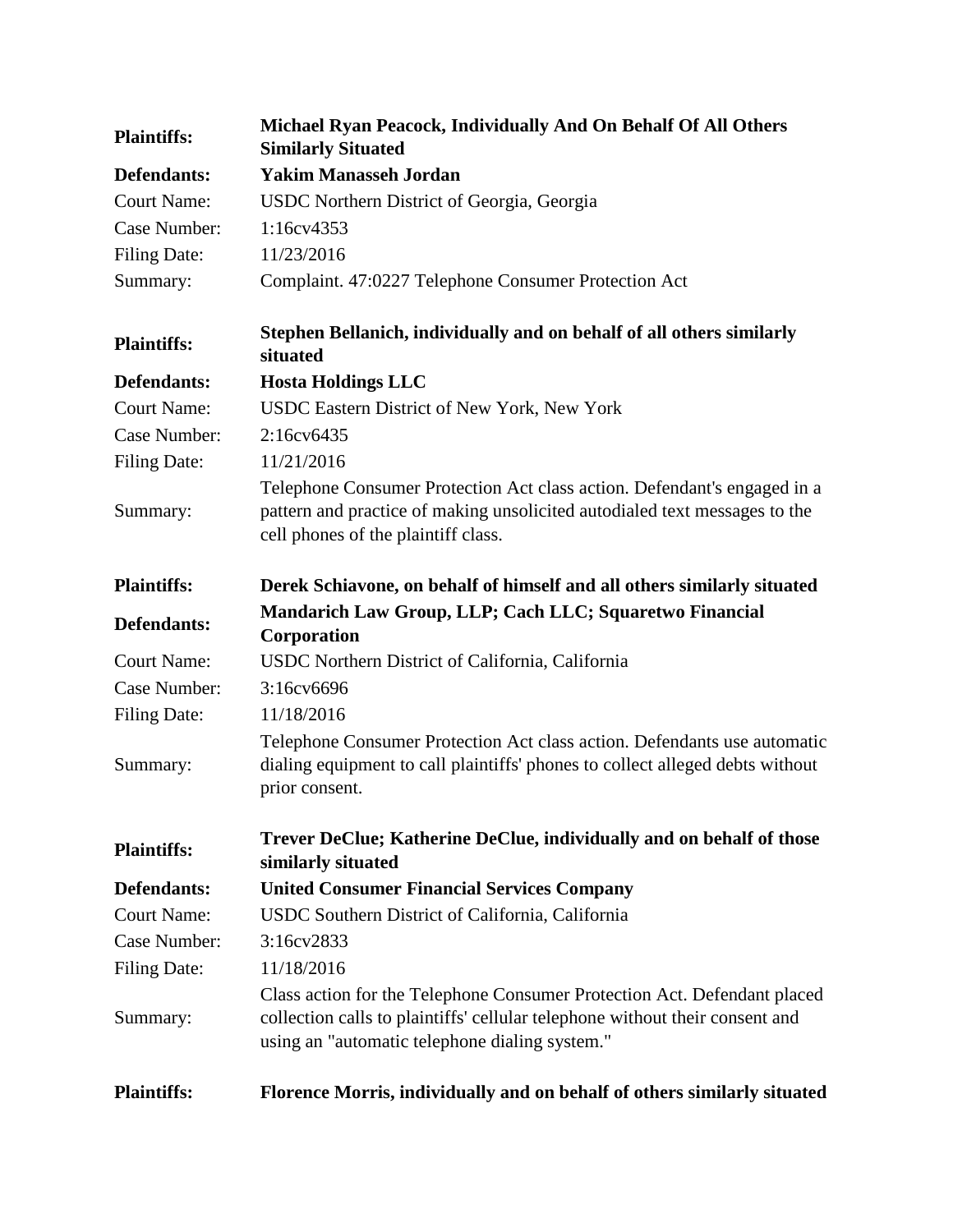| Defendants:         | <b>Hunter Warfield Inc.</b>                                                                                                                                                                                                                                                                                                       |
|---------------------|-----------------------------------------------------------------------------------------------------------------------------------------------------------------------------------------------------------------------------------------------------------------------------------------------------------------------------------|
| <b>Court Name:</b>  | USDC Southern District of California, California                                                                                                                                                                                                                                                                                  |
| Case Number:        | 3:16cv2835                                                                                                                                                                                                                                                                                                                        |
| <b>Filing Date:</b> | 11/18/2016                                                                                                                                                                                                                                                                                                                        |
| Summary:            | Class action for the Telephone Consumer Protection Act. Defendant placed a<br>collection call to plaintiff's home telephone. After receiving a cease and<br>desist letter from plaintiff's attorney, defendant contacted her on her cellular<br>telephone without her consent and via an "automatic telephone dialing<br>system." |
| <b>Plaintiffs:</b>  | Brent Larson, On Behalf Of Himself And All Other Similarly Situated                                                                                                                                                                                                                                                               |
| Defendants:         | <b>Online Information Services Incorporated</b>                                                                                                                                                                                                                                                                                   |
| <b>Court Name:</b>  | USDC Arizona - Phoenix, Arizona                                                                                                                                                                                                                                                                                                   |
| Case Number:        | 2:16cv3956                                                                                                                                                                                                                                                                                                                        |
| <b>Filing Date:</b> | 11/15/2016                                                                                                                                                                                                                                                                                                                        |
| Summary:            | Complaint. 47:227 Telephone Consumer Protection Act                                                                                                                                                                                                                                                                               |
| <b>Plaintiffs:</b>  | Khoi Nguyen, on behalf of himself, and all others similarly situated                                                                                                                                                                                                                                                              |
| Defendants:         | <b>Credit Control LLC</b>                                                                                                                                                                                                                                                                                                         |
| <b>Court Name:</b>  | USDC Southern District of California, California                                                                                                                                                                                                                                                                                  |
| Case Number:        | 3:16cv2805                                                                                                                                                                                                                                                                                                                        |
| <b>Filing Date:</b> | 11/15/2016                                                                                                                                                                                                                                                                                                                        |
| Summary:            | Class action for the Telephone Consumer Protection Act. Defendants placed<br>repeated and unauthorized collection calls to plaintiff's cellular telephone<br>using an automatic telephone dialing system.                                                                                                                         |
| <b>Plaintiffs:</b>  | Edward Makaron, individually and on behalf of all others similarly<br>situated                                                                                                                                                                                                                                                    |
| Defendants:         | <b>Millennial Solutions LLC, dba Global Business Lending; Does</b>                                                                                                                                                                                                                                                                |
| <b>Court Name:</b>  | USDC Central District of California, California                                                                                                                                                                                                                                                                                   |
| Case Number:        | 2:16cv8452                                                                                                                                                                                                                                                                                                                        |
| <b>Filing Date:</b> | 11/14/2016                                                                                                                                                                                                                                                                                                                        |
| Summary:            | Class action for violations of the Telephone Consumer Protection Act.                                                                                                                                                                                                                                                             |
| <b>Plaintiffs:</b>  | Terri Alves, individually and on behalf of all others similarly situated                                                                                                                                                                                                                                                          |
| <b>Defendants:</b>  | <b>Advanced Commission L.L.C.; Does</b>                                                                                                                                                                                                                                                                                           |
| <b>Court Name:</b>  | USDC Central District of California, California                                                                                                                                                                                                                                                                                   |
| Case Number:        | 2:16cv8449                                                                                                                                                                                                                                                                                                                        |
| <b>Filing Date:</b> | 11/14/2016                                                                                                                                                                                                                                                                                                                        |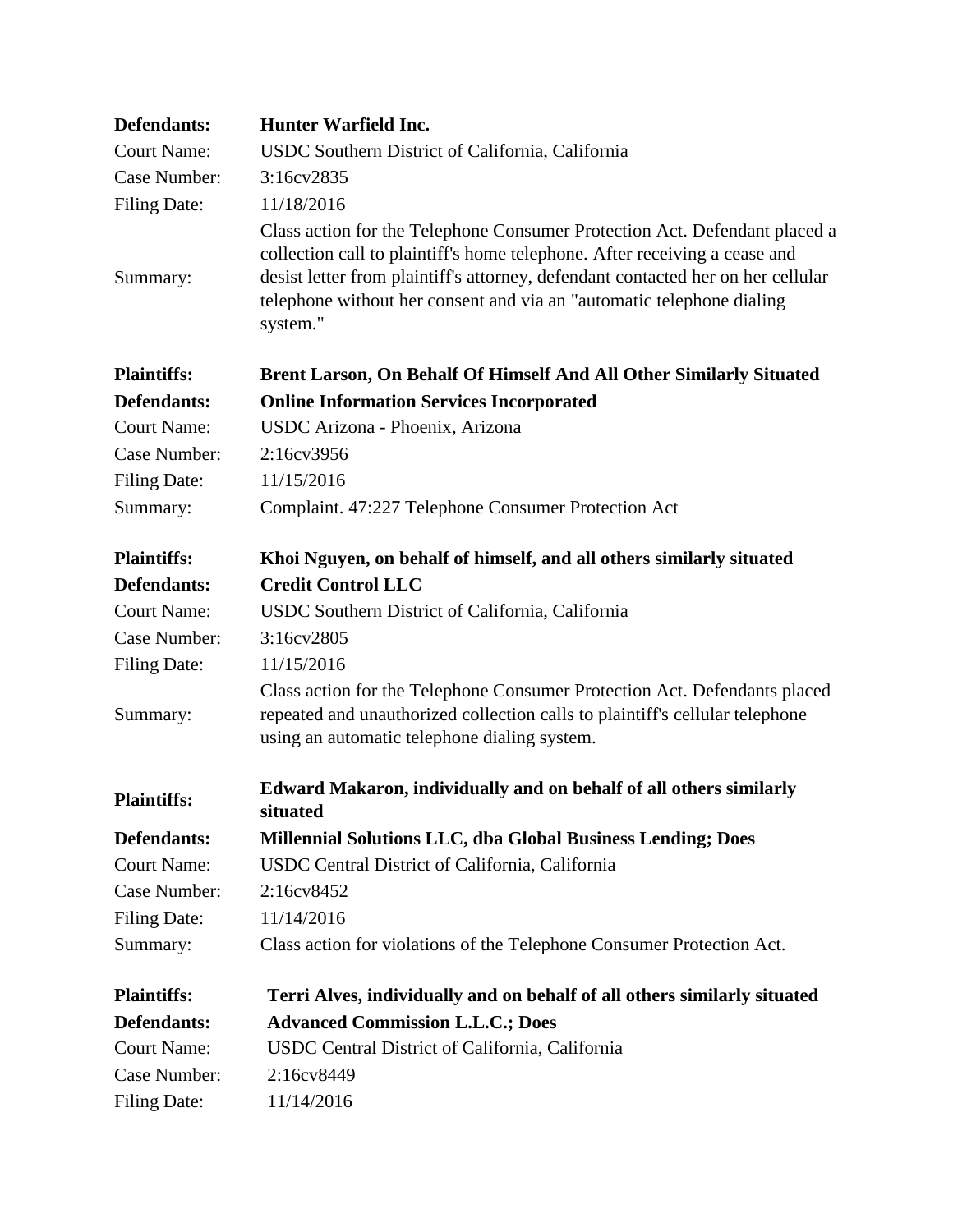| Summary:            | Class action for violations of the Telephone Consumer Protection Act.                                                                                                                                                                |
|---------------------|--------------------------------------------------------------------------------------------------------------------------------------------------------------------------------------------------------------------------------------|
| <b>Plaintiffs:</b>  | Stewart Abramson, individually and on behalf of a class of all persons<br>and entities similarly situated                                                                                                                            |
| Defendants:         | <b>CWS Apartment Homes, LLC</b>                                                                                                                                                                                                      |
| <b>Court Name:</b>  | USDC Western District of Texas - Austin Division, Texas                                                                                                                                                                              |
| Case Number:        | 1:16cv1215                                                                                                                                                                                                                           |
| <b>Filing Date:</b> | 11/10/2016                                                                                                                                                                                                                           |
| Summary:            | Transfer from Western District of Pennsylvania. Telephone Consumer<br>Protection Act.                                                                                                                                                |
| <b>Plaintiffs:</b>  | Mattie Crossley and Sheryl Seymour, individually and on behalf of all<br>others similarly situated                                                                                                                                   |
| Defendants:         | Joya Communications Inc., a Delaware corporation                                                                                                                                                                                     |
| <b>Court Name:</b>  | Cook County Circuit Court, Illinois                                                                                                                                                                                                  |
| Case Number:        | 2016-CH-14771                                                                                                                                                                                                                        |
| <b>Filing Date:</b> | 11/10/2016                                                                                                                                                                                                                           |
| Summary:            | Class action for Telephone Consumer Protection Act. Defendant secretly<br>collected cellular phone numbers from the phones of current users of its<br>mobile application, and used them to send spam text message<br>advertisements. |
| <b>Plaintiffs:</b>  | Heather Cardon, and on behalf of all others similarly situated                                                                                                                                                                       |
| Defendants:         | Pier 1 Imports Inc.                                                                                                                                                                                                                  |
| <b>Court Name:</b>  | USDC Central District of California, California                                                                                                                                                                                      |
| Case Number:        | 2:16cv8361                                                                                                                                                                                                                           |
| <b>Filing Date:</b> | 11/9/2016                                                                                                                                                                                                                            |
| Summary:            | Removal from Los Angeles Superior Court. Class action for violation of<br>Telephone Consumer Protection Act.                                                                                                                         |
| <b>Plaintiffs:</b>  | Lucas Alex Ambrezewicz, individually and on behalf of all others<br>similarly situated                                                                                                                                               |
| Defendants:         | Leadpoint Inc., a Delaware corp.                                                                                                                                                                                                     |
| <b>Court Name:</b>  | USDC Central District of California, California                                                                                                                                                                                      |
| Case Number:        | 5:16cv2331                                                                                                                                                                                                                           |
| <b>Filing Date:</b> | 11/9/2016                                                                                                                                                                                                                            |
| Summary:            | Class action for violations of the Telephone Consumer Protection Act.                                                                                                                                                                |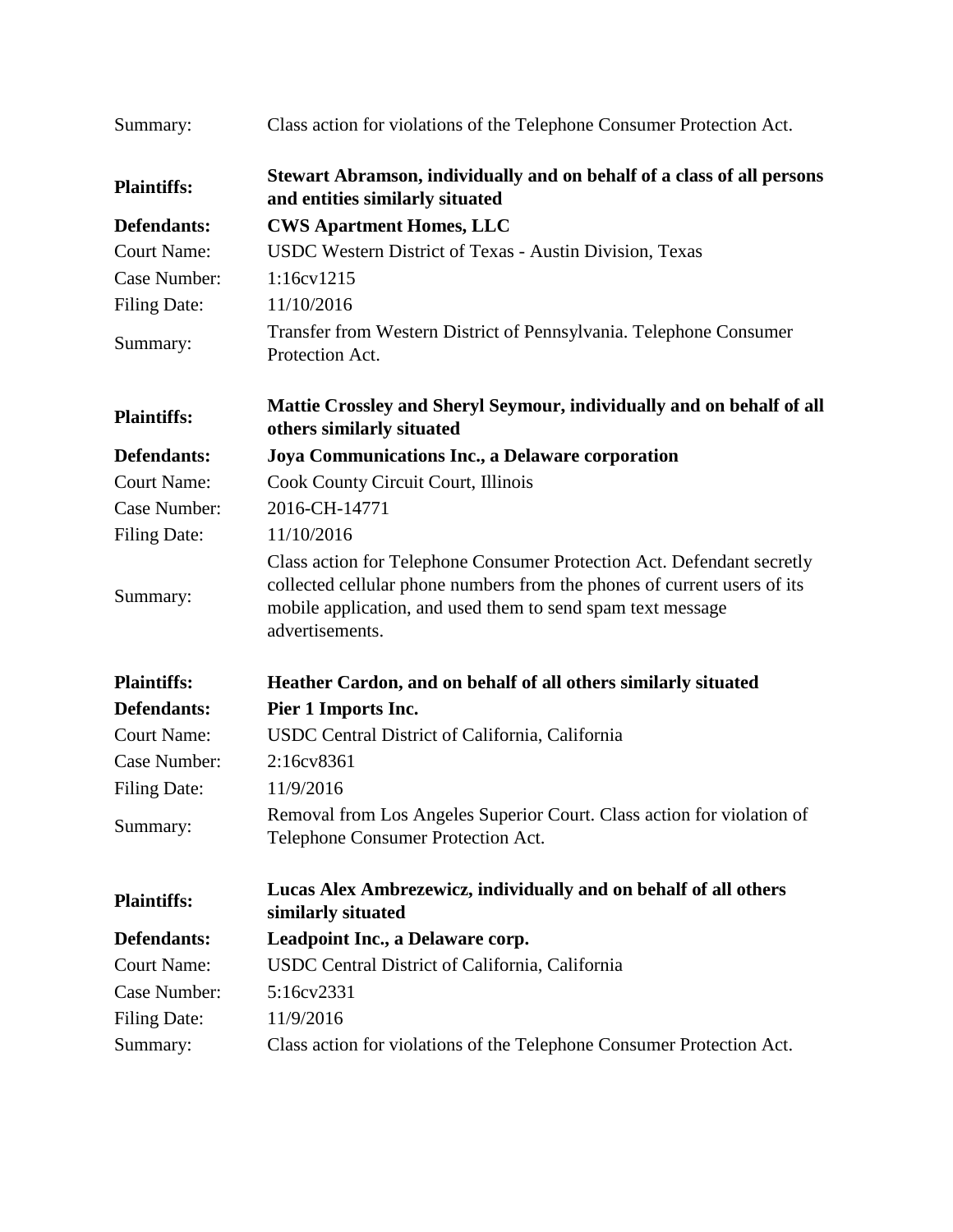| <b>Plaintiffs:</b>  | Steven Kirtman, individually and as the representative of a class of<br>similarly situated persons                                                                                                            |
|---------------------|---------------------------------------------------------------------------------------------------------------------------------------------------------------------------------------------------------------|
| Defendants:         | <b>Professional Cleaning People Inc.; Frank Commisso; Does</b>                                                                                                                                                |
| <b>Court Name:</b>  | USDC Eastern District of New York, New York                                                                                                                                                                   |
| Case Number:        | $2:16c\sqrt{6102}$                                                                                                                                                                                            |
| Filing Date:        | 11/3/2016                                                                                                                                                                                                     |
| Summary:            | Telephone Consumer Protection Act class action. Defendants recently sent<br>out thousands of unsolicited fax advertisements for goods and services<br>without the proper opt-out notice required by the TCPA. |
| <b>Plaintiffs:</b>  | Brock Meintel, individually and on behalf of all others similarly situated                                                                                                                                    |
| Defendants:         | <b>Scout Industries LLC</b>                                                                                                                                                                                   |
| <b>Court Name:</b>  | USDC Central District of California - Santa Ana Division, California                                                                                                                                          |
| Case Number:        | 8:16cv1990                                                                                                                                                                                                    |
| <b>Filing Date:</b> | 11/2/2016                                                                                                                                                                                                     |
| Summary:            | Telephone Consumer Protection Act class action. Defendant called plaintiff's<br>cellphone in an attempt to solicit its services.                                                                              |
| <b>Plaintiffs:</b>  | David Meske, on behalf of himself and all others similarly situated                                                                                                                                           |
| Defendants:         | <b>Comenity LLC</b>                                                                                                                                                                                           |
| <b>Court Name:</b>  | USDC Central District of California, California                                                                                                                                                               |
| Case Number:        | 2:16cv8118                                                                                                                                                                                                    |
| Filing Date:        | 11/1/2016                                                                                                                                                                                                     |
| Summary:            | Class action for Violation of Telephone Consumer Protection Act.                                                                                                                                              |
| <b>Plaintiffs:</b>  | Claudia Sicairos, on behalf of herself and all others similarly situated                                                                                                                                      |
| Defendants:         | <b>Western Dental Services Inc.; Does</b>                                                                                                                                                                     |
| <b>Court Name:</b>  | USDC Central District of California - Santa Ana Division, California                                                                                                                                          |
| Case Number:        | 8:16cv1905                                                                                                                                                                                                    |
| <b>Filing Date:</b> | 10/18/2016                                                                                                                                                                                                    |
| Summary:            | Class action for Violation of the Telephone Consumer Protection Act.<br>Defendants sent a text message to plaintiff's cellphone in an attempt to<br>advertise its dental services.                            |
| <b>Plaintiffs:</b>  | Jennifer Botelho, dba Chiropractic Center Of Los Angeles, and on<br>behalf of all others similarly situated                                                                                                   |
| Defendants:         | Technological Medical Advancements LLC, a Florida LLC                                                                                                                                                         |
| <b>Court Name:</b>  | USDC Central District of California, California                                                                                                                                                               |
| Case Number:        | 2:16cv8085                                                                                                                                                                                                    |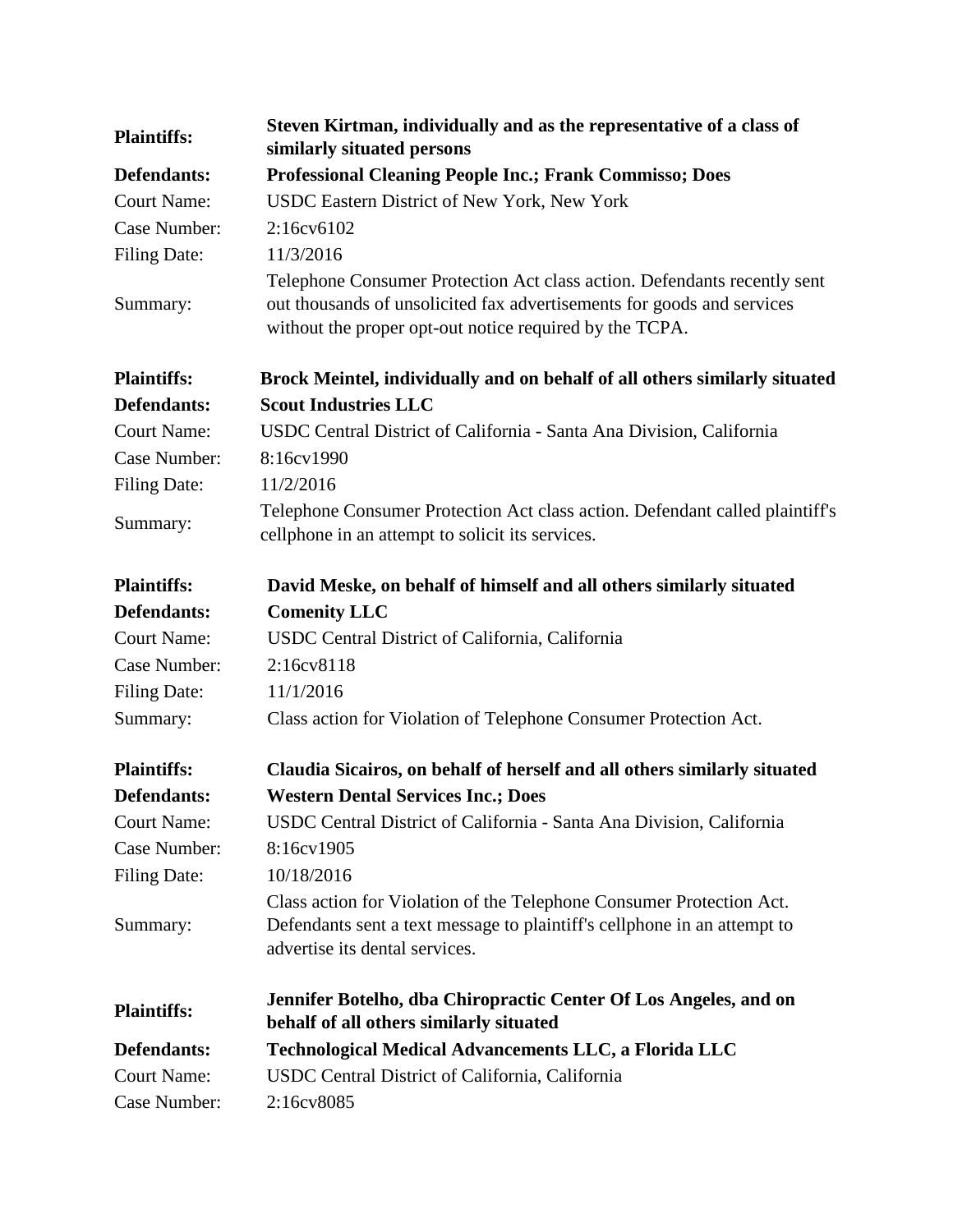| <b>Filing Date:</b> | 10/31/2016                                                                                                                                                                                                                                                   |
|---------------------|--------------------------------------------------------------------------------------------------------------------------------------------------------------------------------------------------------------------------------------------------------------|
| Summary:            | Class action for Violation of the Telephone Consumer Protection Act.<br>Defendants would send unsolicited fax advertisements to consumers and<br>businesses without consent.                                                                                 |
| <b>Plaintiffs:</b>  | Keith Bowden, on behalf of himself and all others similarly situated                                                                                                                                                                                         |
| <b>Defendants:</b>  | <b>Contract Callers Inc.</b>                                                                                                                                                                                                                                 |
| <b>Court Name:</b>  | USDC Northern District of California, California                                                                                                                                                                                                             |
| Case Number:        | 4:16cv6171                                                                                                                                                                                                                                                   |
| <b>Filing Date:</b> | 10/25/2016                                                                                                                                                                                                                                                   |
| Summary:            | Class action for Telephone Consumer Protection Act and unfair debt<br>collection. Defendant called plaintiffs' cell phones to collect alleged debts<br>without consent.                                                                                      |
| <b>Plaintiffs:</b>  | Morgan & Curtis Associates Inc., individually and as the<br>representative of a class of similarly situated persons                                                                                                                                          |
| Defendants:         | V & R Bethpage Pizzeria Corp. dba Pappardelle's Pizzeria Restaurant;<br><b>Frank Dimartino; Does</b>                                                                                                                                                         |
| <b>Court Name:</b>  | USDC Eastern District of New York, New York                                                                                                                                                                                                                  |
| Case Number:        | 1:16cv5906                                                                                                                                                                                                                                                   |
| <b>Filing Date:</b> | 10/24/2016                                                                                                                                                                                                                                                   |
| Summary:            | Telephone Consumer Protection Act class action. Defendants unlawfully<br>faxed unsolicited advertisements to the plaintiff and others.                                                                                                                       |
| <b>Plaintiffs:</b>  | Landlord Management New York LLC, individually and as the<br>representative of a class of similarly situated persons                                                                                                                                         |
| Defendants:         | HMS Companies Inc. dba HMScreening dba Lenders Portfolio dba<br><b>Hickory Energy dba HMS Credit Services Company dba HMS</b><br>Maintenance Services dba HMS Lender Recovery Services dba<br><b>Hickory Management Services; Michael Fleckenstein; Does</b> |
| <b>Court Name:</b>  | USDC Eastern District of New York, New York                                                                                                                                                                                                                  |
| Case Number:        | 1:16cv5900                                                                                                                                                                                                                                                   |
| <b>Filing Date:</b> | 10/24/2016                                                                                                                                                                                                                                                   |
| Summary:            | Telephone Consumer Protection Act class action. Defendants unlawfully<br>faxed unsolicited advertisements to the plaintiff and others.                                                                                                                       |
| <b>Plaintiffs:</b>  | Debra Lawrence, individually and on behalf of all others similarly<br>situated                                                                                                                                                                               |
| Defendants:         | <b>US Student Loan Center Inc.</b>                                                                                                                                                                                                                           |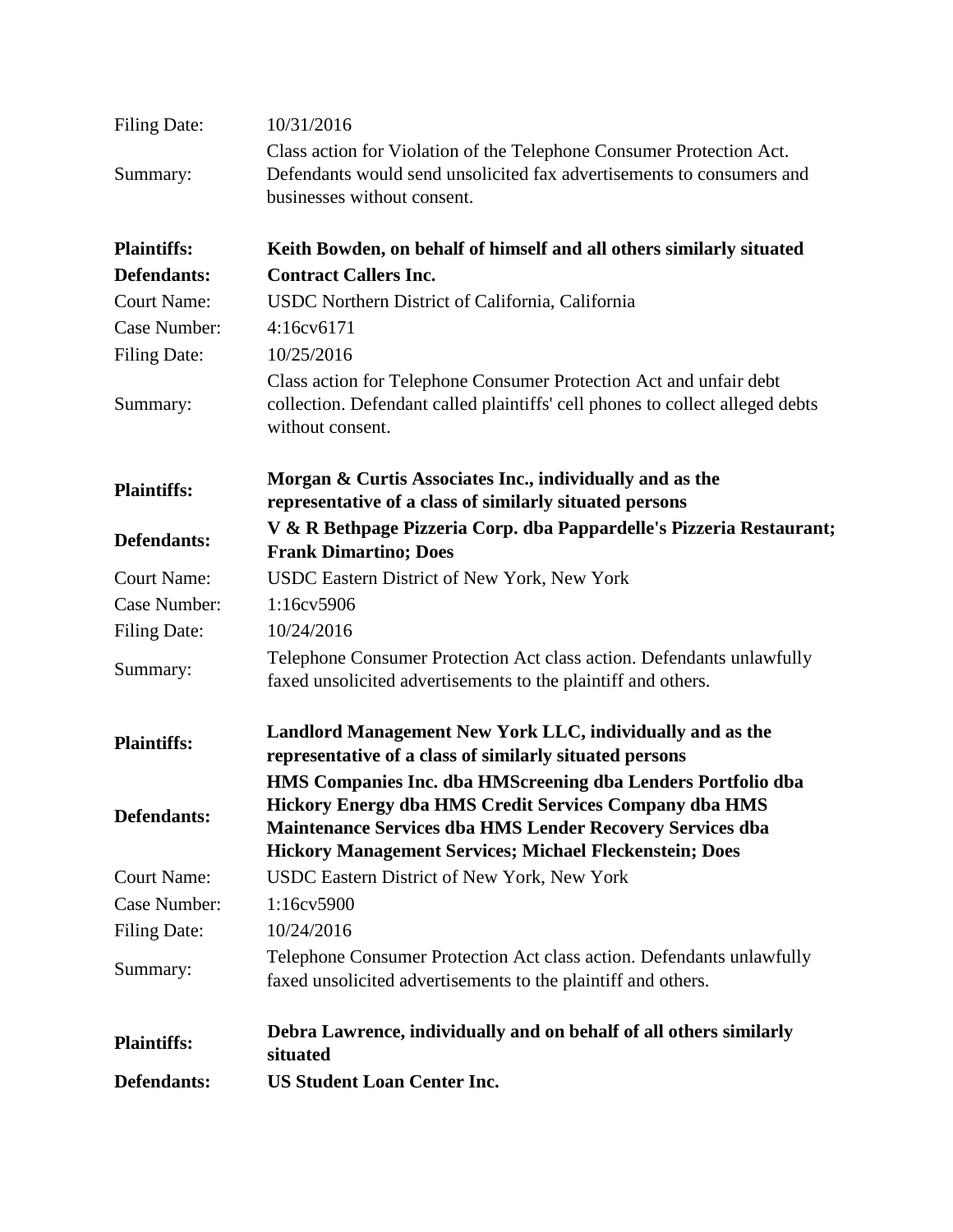| <b>Court Name:</b>  | USDC Central District of California, California                                                                     |
|---------------------|---------------------------------------------------------------------------------------------------------------------|
| Case Number:        | 2:16cv7880                                                                                                          |
| <b>Filing Date:</b> | 10/21/2016                                                                                                          |
|                     | Class action for Violation of Telephone Consumer Protection Act.                                                    |
| Summary:            | Defendant without consent would contact plaintiffs cellular telephone using                                         |
|                     | an automatic telephone dialing system.                                                                              |
| <b>Plaintiffs:</b>  | Jordan Soblick, individually and on behalf of others similarly situated                                             |
| <b>Defendants:</b>  | <b>Allscripts Healthcare Solutions Inc.</b>                                                                         |
| <b>Court Name:</b>  | USDC Northern District of Illinois, Illinois                                                                        |
| Case Number:        | 1:16cv9909                                                                                                          |
| <b>Filing Date:</b> | 10/21/2016                                                                                                          |
| Summary:            | Class-action Telephone Consumer Protection Act. Defendant's refused to                                              |
|                     | allow plaintiff to opt out of its automated text messages.                                                          |
| <b>Plaintiffs:</b>  | Ron Ramos, individually and on behalf of all others similarly situated                                              |
| <b>Defendants:</b>  | <b>Spark Marketing And Research Inc. aka Sparkcallcenter.com;</b><br><b>Jonathan Adler; Adler Enterprises; Does</b> |
| <b>Court Name:</b>  | USDC Southern District of California, California                                                                    |
| Case Number:        | 1021162                                                                                                             |
| <b>Filing Date:</b> | 10/21/2016                                                                                                          |
|                     | Class action for the Telephone Consumer Protection Act. Defendants placed                                           |
| Summary:            | unsolicited phone calls to plaintiff's cellular telephone using an automatic                                        |
|                     | telephone dialing system.                                                                                           |
| <b>Plaintiffs:</b>  | Barbara Grant, on behalf of herself and all others similarly situated                                               |
| <b>Defendants:</b>  | Ally Financial Inc.                                                                                                 |
| <b>Court Name:</b>  | USDC Northern District of California, California                                                                    |
| Case Number:        | 4:16cv6063                                                                                                          |
| Filing Date:        | 10/20/2016                                                                                                          |
|                     | Telephone Consumer Protection Act class action. Defendant kept calling                                              |
| Summary:            | plaintiffs' phone regarding loan services after plaintiffs asked defendant to                                       |
|                     | stop calling.                                                                                                       |
| <b>Plaintiffs:</b>  | Adrena Rodriguez; William Hodge, individually and on behalf of a                                                    |
|                     | class of others similarly situated                                                                                  |
| Defendants:         | Premier Bankcard LLC; First Premier Bank                                                                            |
| <b>Court Name:</b>  | USDC Northern District of Ohio, Ohio                                                                                |
| Case Number:        | 3:16cv2541                                                                                                          |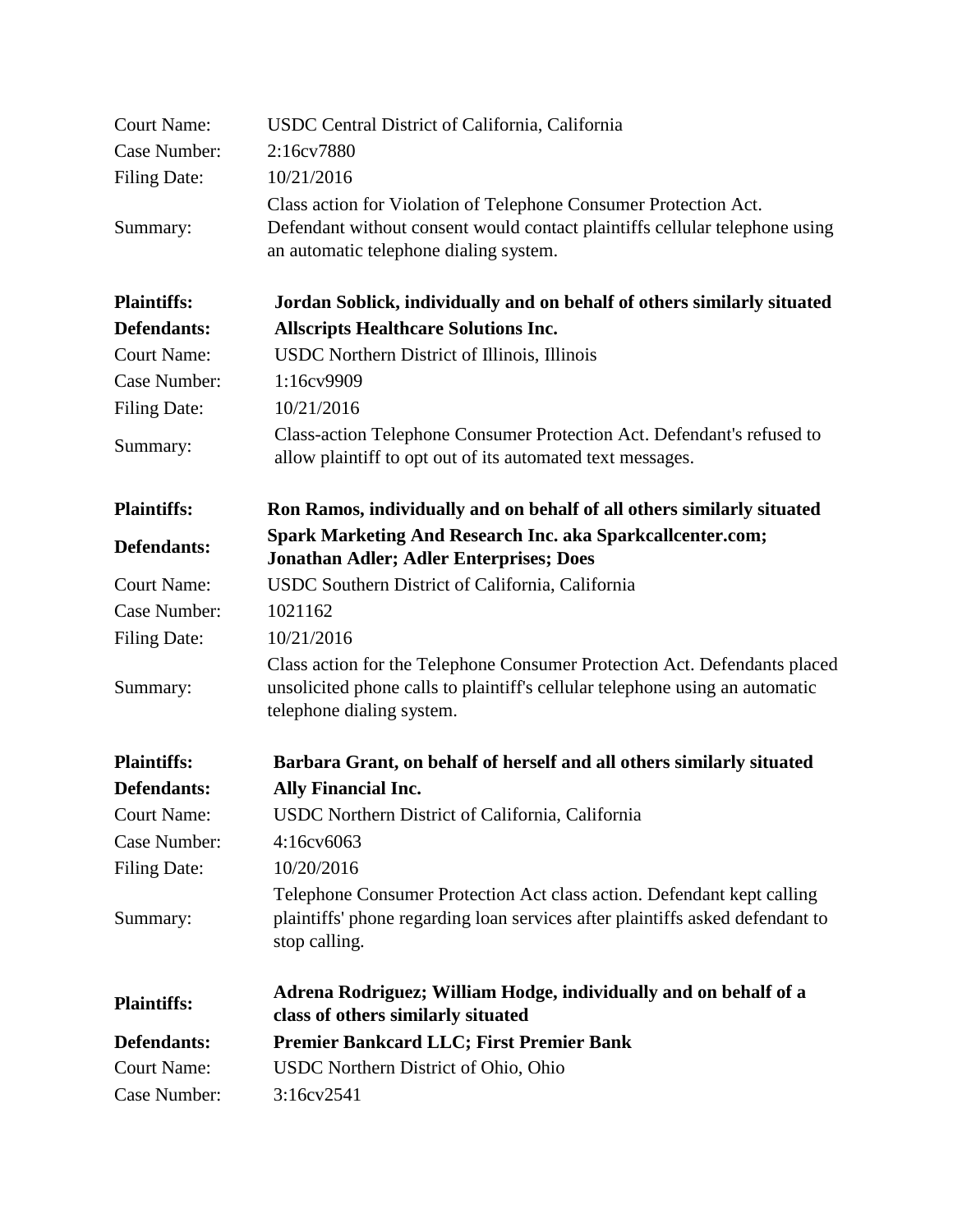| <b>Filing Date:</b> | 10/18/2016                                                                                                                                                                               |
|---------------------|------------------------------------------------------------------------------------------------------------------------------------------------------------------------------------------|
| Summary:            | Telephone Consumer Protection Act class action. Defendants used an<br>automated dialing system to place non-emergency calls to plaintiffs' cell<br>phones without their express consent. |
| <b>Plaintiffs:</b>  | A.G., a minor, and all others similarly situated                                                                                                                                         |
| Defendants:         | South Bay Dreams Cooperative Inc. dba Harbor Collective                                                                                                                                  |
| <b>Court Name:</b>  | USDC Southern District of California, California                                                                                                                                         |
| Case Number:        | 3:16cv2598                                                                                                                                                                               |
| <b>Filing Date:</b> | 10/19/2016                                                                                                                                                                               |
| Summary:            | Class action for the Telephone Consumer Protection Act. Defendant sent<br>unsolicited text messages to plaintiff's cellular telephone.                                                   |
| <b>Plaintiffs:</b>  | Tiffany Ann Cahill, individually and on behalf of all others similarly<br>situated                                                                                                       |
| Defendants:         | <b>Performant Recovery Inc.</b>                                                                                                                                                          |
| <b>Court Name:</b>  | USDC Southern District of California, California                                                                                                                                         |
| Case Number:        | 3:16cv2587                                                                                                                                                                               |
| Filing Date:        | 10/17/2016                                                                                                                                                                               |
| Summary:            | Class action for the Telephone Consumer Protection Act. Defendant placed<br>unsolicited phone calls to plaintiff's cellular telephone via an "automatic<br>telephone dialing system."    |
| <b>Plaintiffs:</b>  | Vanessa Garcia, Individually, And On Behalf Of All Others Similarly<br><b>Situated</b>                                                                                                   |
| <b>Defendants:</b>  | Safety Services Company; Does, 1 Through 10, Inclusive, And Each Of<br><b>Them</b>                                                                                                       |
| <b>Court Name:</b>  | USDC Central District of California, California                                                                                                                                          |
| Case Number:        | 2:16cv7717                                                                                                                                                                               |
| <b>Filing Date:</b> | 10/17/2016                                                                                                                                                                               |
| Summary:            | Complaint. 47:0227 Violation of Telephone Consumer Protection Act<br>Demand: \$5,000,000                                                                                                 |
| <b>Plaintiffs:</b>  | Arcare, dba Parkin Drug Store, and on behalf of all others similarly<br>situated                                                                                                         |
| Defendants:         | <b>Qiagen North American Holdings, Inc.</b>                                                                                                                                              |
| <b>Court Name:</b>  | USDC Central District of California, California                                                                                                                                          |
| Case Number:        | 2:16cv7638                                                                                                                                                                               |
| <b>Filing Date:</b> | 10/13/2016                                                                                                                                                                               |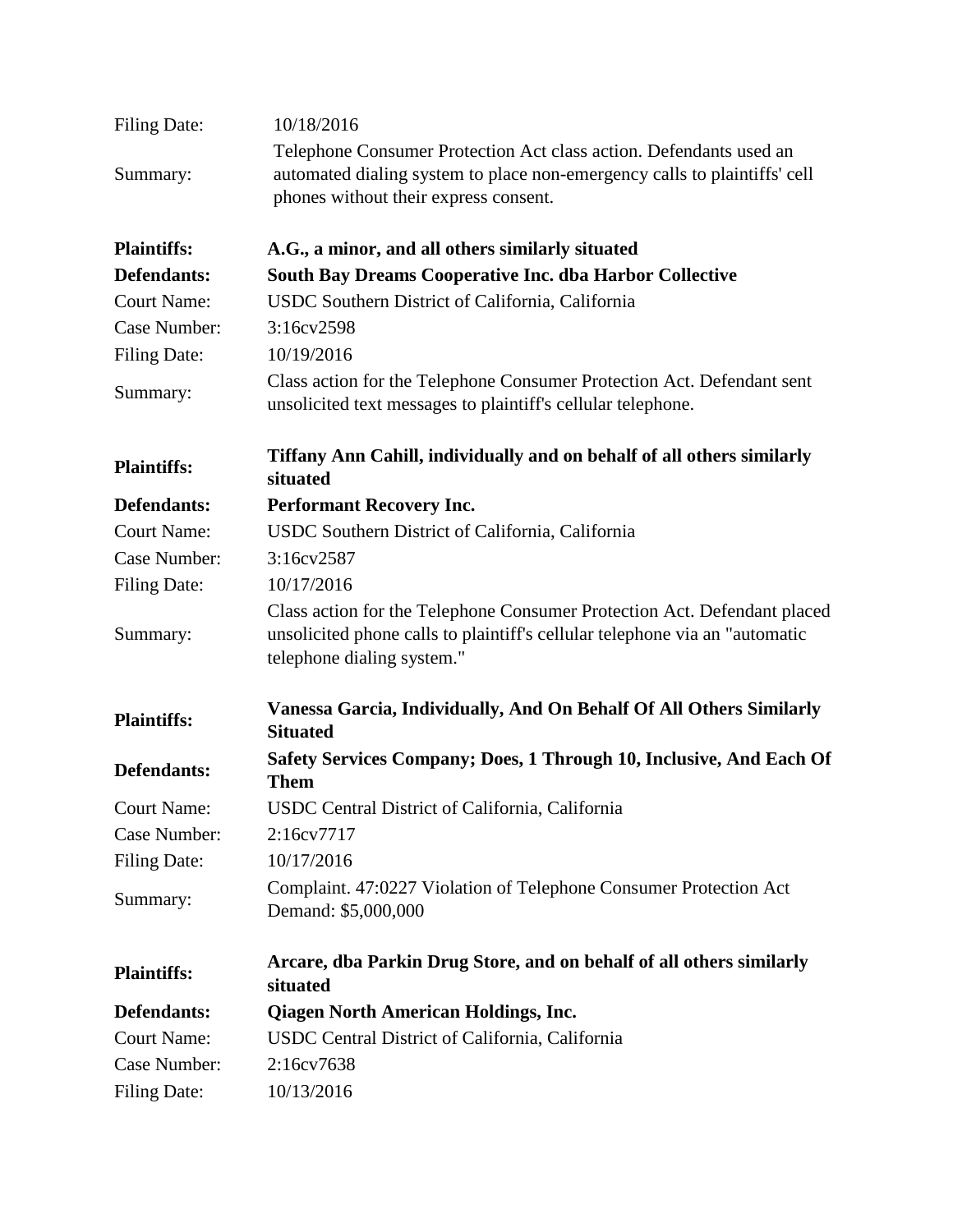| Summary:            | Class action for Violation of Telephone Consumer Protection Act.                                                                                                            |
|---------------------|-----------------------------------------------------------------------------------------------------------------------------------------------------------------------------|
| <b>Plaintiffs:</b>  | Dave Alan, and on behalf of all others similarly situated                                                                                                                   |
| Defendants:         | <b>Edutrek L.L.C., dba Edutrek; Does</b>                                                                                                                                    |
| <b>Court Name:</b>  | USDC Central District of California, California                                                                                                                             |
| Case Number:        | 2:16cv7631                                                                                                                                                                  |
| <b>Filing Date:</b> | 10/13/2016                                                                                                                                                                  |
| Summary:            | Class action for violation of the Telephone Consumer Protection Act.                                                                                                        |
| <b>Plaintiffs:</b>  | Blakely Adams and Aaron Berkowitz, on behalf of all others similarly<br>situated                                                                                            |
| Defendants:         | Federal Financial Group LLC, a Utah LLC                                                                                                                                     |
| <b>Court Name:</b>  | <b>USDC Southern District of Texas, Texas</b>                                                                                                                               |
| Case Number:        | 3:16cv290                                                                                                                                                                   |
| <b>Filing Date:</b> | 10/12/2016                                                                                                                                                                  |
| Summary:            | Telephone Consumer Protection Act class action. Defendant made several<br>unsolicited robocalls to plaintiffs' phones pushing its life insurance and<br>financial services. |
| <b>Plaintiffs:</b>  | Rosario Salinas, individually and on behalf of all others similarly<br>situated                                                                                             |
| Defendants:         | <b>Stephens &amp; Michaels Associates Inc.</b>                                                                                                                              |
| <b>Court Name:</b>  | USDC Northern District of California, California                                                                                                                            |
| Case Number:        | 3:16cv5907                                                                                                                                                                  |
| <b>Filing Date:</b> | 10/12/2016                                                                                                                                                                  |
| Summary:            | Telephone Consumer Protection Act class action. Defendant called plaintiff's<br>phones to collect alleged debts without prior consent.                                      |
| <b>Plaintiffs:</b>  | Sherman Smith, on behalf of himself and all others similarly situated                                                                                                       |
| Defendants:         | United Consumer Financial Services Company, a Delaware corp.; Does                                                                                                          |
| <b>Court Name:</b>  | USDC Central District of California, California                                                                                                                             |
| Case Number:        | 5:16cv2142                                                                                                                                                                  |
| <b>Filing Date:</b> | 10/10/2016                                                                                                                                                                  |
| Summary:            | Class action for violations of the Telephone Consumer Protection Act.                                                                                                       |
| <b>Plaintiffs:</b>  | Whiting DDS Inc., dba Whiting Family Dental, individually and on<br>behalf of all others similarly situated                                                                 |
| Defendants:         | <b>Crosstex International Inc., dba Crosstex</b>                                                                                                                            |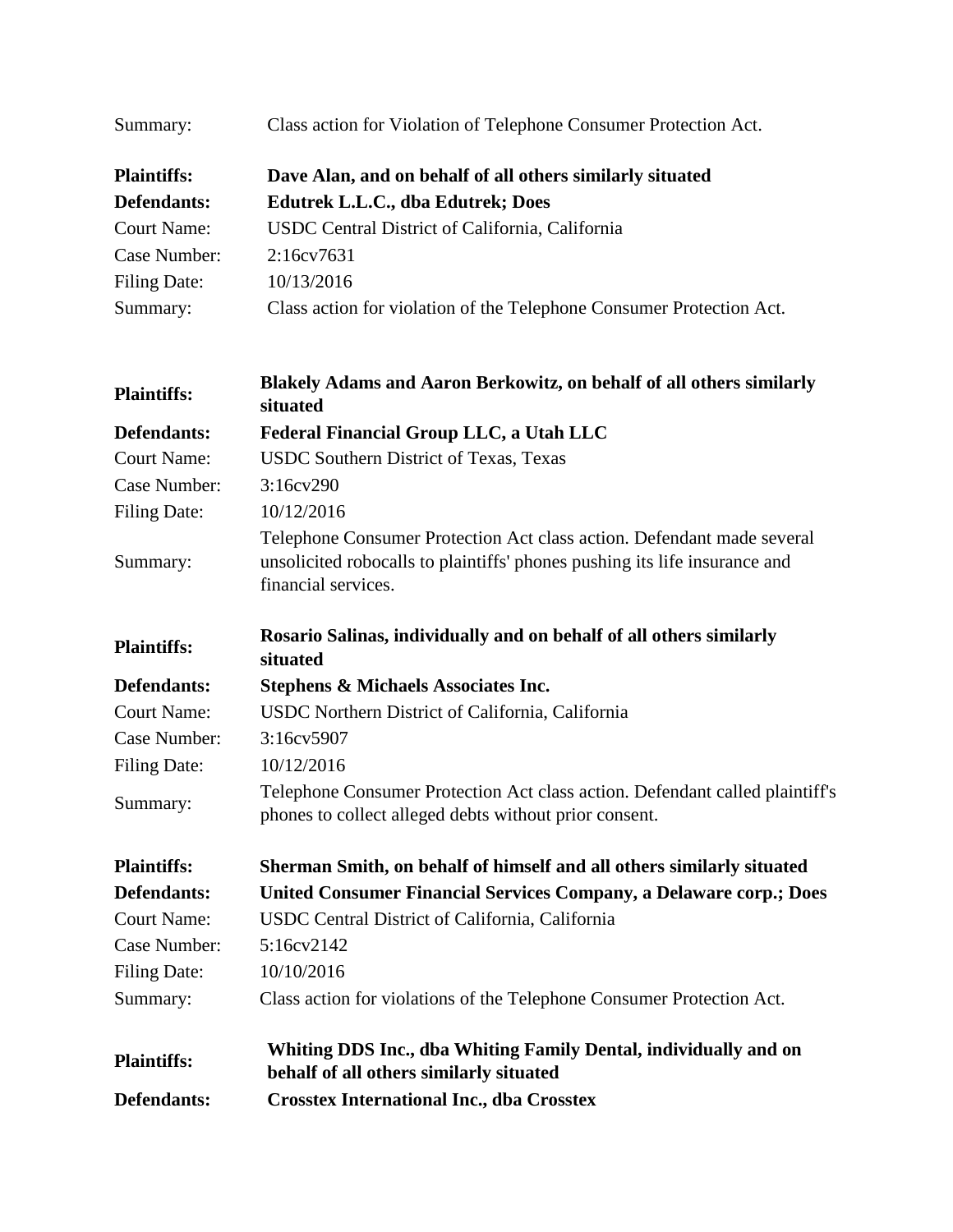| <b>Court Name:</b>  | USDC Central District of California, California                                                                                                                                                |
|---------------------|------------------------------------------------------------------------------------------------------------------------------------------------------------------------------------------------|
| Case Number:        | 5:16cv2144                                                                                                                                                                                     |
| <b>Filing Date:</b> | 10/11/2016                                                                                                                                                                                     |
| Summary:            | Class action for violations of the Telephone Consumer Protection Act.                                                                                                                          |
| <b>Plaintiffs:</b>  | Vanessa Garcia, individually and on behalf of all others similarly<br>situated                                                                                                                 |
| Defendants:         | <b>Rapid Capital Funding PC; Does</b>                                                                                                                                                          |
| <b>Court Name:</b>  | USDC Central District of California, California                                                                                                                                                |
| Case Number:        | 2:16cv7548                                                                                                                                                                                     |
| <b>Filing Date:</b> | 10/10/2016                                                                                                                                                                                     |
| Summary:            | Class action for violations of the Telephone Consumer Protection Act.                                                                                                                          |
| <b>Plaintiffs:</b>  | Whiting DDS Inc., dba Whiting Family dental, individually and on<br>behalf of all others similarly situated                                                                                    |
| Defendants:         | <b>Myofunctional Research Company USA Inc.</b>                                                                                                                                                 |
| <b>Court Name:</b>  | USDC Central District of California - Santa Ana Division, California                                                                                                                           |
| Case Number:        | 8:16cv1863                                                                                                                                                                                     |
| <b>Filing Date:</b> | 10/10/2016                                                                                                                                                                                     |
| Summary:            | Telephone Consumer Protection Act class action. Defendant sent<br>unsolicited fax advertisements to plaintiff's fax machine.                                                                   |
| <b>Plaintiffs:</b>  | Patrick Cross, individually and on behalf of all others similarly<br>situated                                                                                                                  |
| Defendants:         | <b>Infinity Energy Inc.</b>                                                                                                                                                                    |
| <b>Court Name:</b>  | USDC Southern District of California, California                                                                                                                                               |
| Case Number:        | 3:16cv2527                                                                                                                                                                                     |
| <b>Filing Date:</b> | 10/10/2016                                                                                                                                                                                     |
| Summary:            | Class action for the Telephone Consumer Protection Act. Defendant placed<br>repeated unsolicited phone calls to plaintiff's cellular telephone using an<br>automatic telephone dialing system. |
| <b>Plaintiffs:</b>  | Allison Vaughn, individually and on behalf of all others similarly<br>situated                                                                                                                 |
| Defendants:         | <b>Student Financial Help Center</b>                                                                                                                                                           |
| <b>Court Name:</b>  | USDC Southern District of California, California                                                                                                                                               |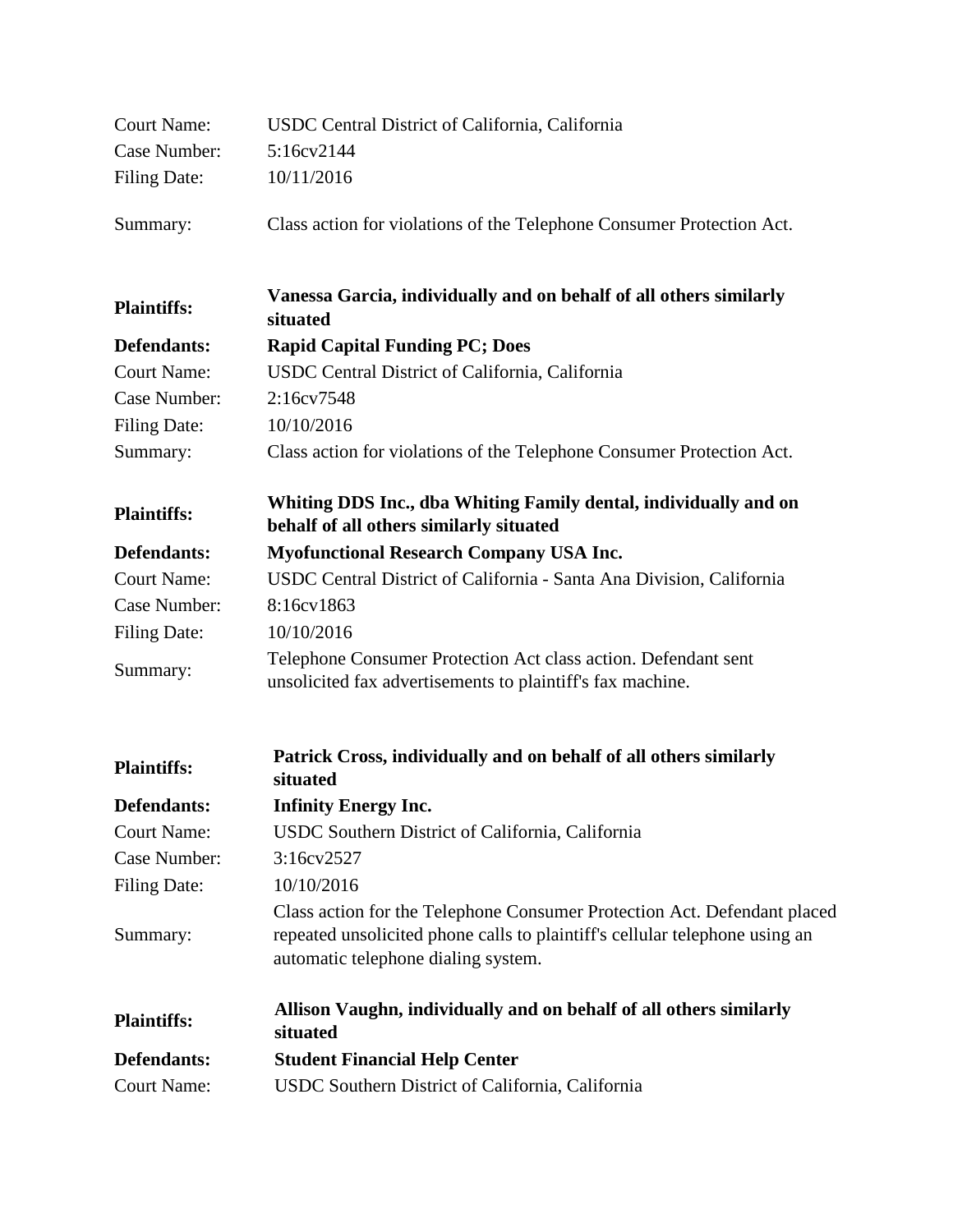| Case Number:        | 3:16cv2526                                                                                                                                                                                     |
|---------------------|------------------------------------------------------------------------------------------------------------------------------------------------------------------------------------------------|
| <b>Filing Date:</b> | 10/10/2016                                                                                                                                                                                     |
| Summary:            | Class action for the Telephone Consumer Protection Act. Defendant placed<br>repeated unsolicited phone calls to plaintiff's cellular telephone using an<br>automatic telephone dialing system. |
| <b>Plaintiffs:</b>  | David Vaccaro, individually and on behalf of all others similarly<br>situated                                                                                                                  |
| Defendants:         | Transamerica Consumer Services; FindMyDebt.Info; Open Holdings<br>LLC; Does                                                                                                                    |
| <b>Court Name:</b>  | USDC Central District of California, California                                                                                                                                                |
| Case Number:        | 2:16cv7537                                                                                                                                                                                     |
| <b>Filing Date:</b> | 10/7/2016                                                                                                                                                                                      |
| Summary:            | Class action for violations of the Telephone Consumer Protection Act                                                                                                                           |
| <b>Plaintiffs:</b>  | Vanessa Garcia, individually and on behalf of all others similarly<br>situated                                                                                                                 |
| Defendants:         | <b>Allstate Building &amp; Office Maintenance Inc.; Does</b>                                                                                                                                   |
| <b>Court Name:</b>  | USDC Central District of California, California                                                                                                                                                |
| Case Number:        | 2:16cv7495                                                                                                                                                                                     |
| <b>Filing Date:</b> | 10/6/2016                                                                                                                                                                                      |
| Summary:            | Class action for violations of the Telephone Consumer Protection Act.                                                                                                                          |
| <b>Plaintiffs:</b>  | Dave Alan, individually and on behalf of all others similarly situated                                                                                                                         |
| Defendants:         | <b>Herbal Groups Inc.; Does</b>                                                                                                                                                                |
| <b>Court Name:</b>  | USDC Central District of California, California                                                                                                                                                |
| Case Number:        | 2:16cv7492                                                                                                                                                                                     |
| <b>Filing Date:</b> | 10/6/2016                                                                                                                                                                                      |
| Summary:            | Class action for violations of the Telephone Consumer Protection Act.                                                                                                                          |
| <b>Plaintiffs:</b>  | Wendell H. Stone Company, Inc. dba Stone & Co., individually and on<br>behalf of all others similarly situated                                                                                 |
| Defendants:         | U.S. Block Windows, Inc.                                                                                                                                                                       |
| <b>Court Name:</b>  | USDC Northern District of Florida, Florida                                                                                                                                                     |
| Case Number:        | 3:16cv533                                                                                                                                                                                      |
| <b>Filing Date:</b> | 10/6/2016                                                                                                                                                                                      |
| Summary:            | Telephone Consumer Protection Act violation. Defendant sends plaintiffs<br>unsolicited fax advertisements.                                                                                     |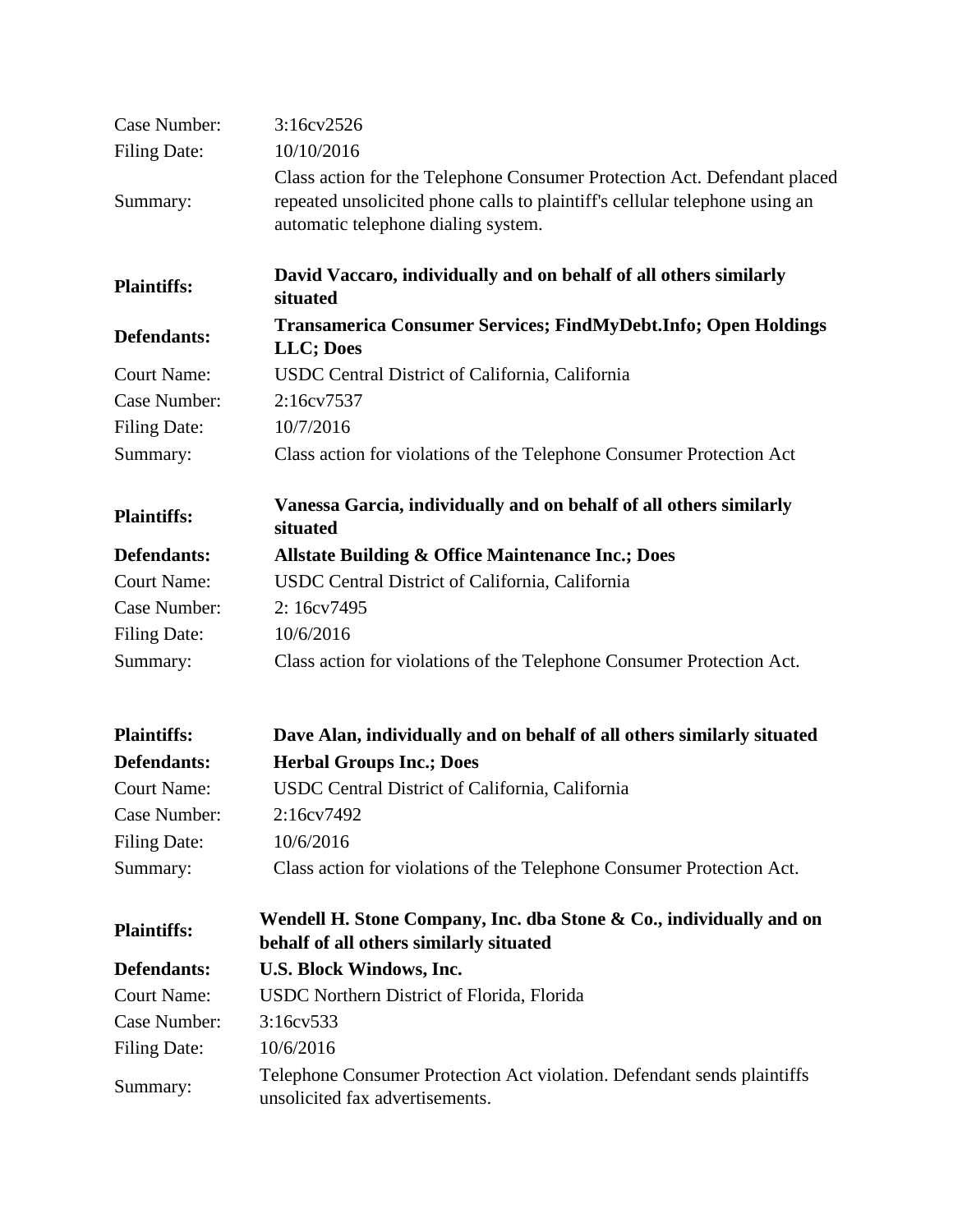| <b>Plaintiffs:</b>  | Jessica Ivone Hernandez, individually and on behalf of all others<br>similarly situated                                                                                                                                                       |
|---------------------|-----------------------------------------------------------------------------------------------------------------------------------------------------------------------------------------------------------------------------------------------|
| Defendants:         | <b>California Recovery Bureau, Inc.; Does</b>                                                                                                                                                                                                 |
| <b>Court Name:</b>  | USDC Central District of California - Santa Ana Division, California                                                                                                                                                                          |
| Case Number:        | 8:16cv1845                                                                                                                                                                                                                                    |
| <b>Filing Date:</b> | 10/4/2016                                                                                                                                                                                                                                     |
| Summary:            | Class action for violations of the Telephone Consumer Protection Act.                                                                                                                                                                         |
| <b>Plaintiffs:</b>  | Jonathan Weisberg, individually and on behalf of all others similarly<br>situated                                                                                                                                                             |
| Defendants:         | <b>Local Top Rank; Does</b>                                                                                                                                                                                                                   |
| <b>Court Name:</b>  | USDC Central District of California - Santa Ana Division, California                                                                                                                                                                          |
| Case Number:        | 8:16cv1844                                                                                                                                                                                                                                    |
| <b>Filing Date:</b> | 10/5/2016                                                                                                                                                                                                                                     |
| Summary:            | Telephone Consumer Protection Act class action. Defendant contacted<br>plaintiff's cellphone in an attempt to solicit plaintiff to purchase defendant's<br>services.                                                                          |
| <b>Plaintiffs:</b>  | Pam Reynolds, individually and on behalf of all others similiarly<br>situated                                                                                                                                                                 |
| Defendants:         | <b>Geico Corporation</b>                                                                                                                                                                                                                      |
| <b>Court Name:</b>  | USDC Oregon, Oregon                                                                                                                                                                                                                           |
| Case Number:        | 2:16cv1940                                                                                                                                                                                                                                    |
| <b>Filing Date:</b> | 10/5/2016                                                                                                                                                                                                                                     |
| Summary:            | Class action for Telephone Consumer Protection Act. Geico sent unsolicited<br>text messages to plaintiff and others, even after she requested them to stop.                                                                                   |
| <b>Plaintiffs:</b>  | Ron Ramos, individually and on behalf of all others similarly situated                                                                                                                                                                        |
| Defendants:         | All Web Leads Inc. dba Bankrateinsurance.com; Does                                                                                                                                                                                            |
| <b>Court Name:</b>  | USDC Southern District of California, California                                                                                                                                                                                              |
| Case Number:        | 3:16cv2490                                                                                                                                                                                                                                    |
| <b>Filing Date:</b> | 10/5/2016                                                                                                                                                                                                                                     |
| Summary:            | Class action for the Telephone Consumer Protection Act. Defendant,<br>through the use of an automatic telephone dialing system, placed<br>unsolicited phone calls to plaintiff's cellular telephone in an attempt to<br>solicit its services. |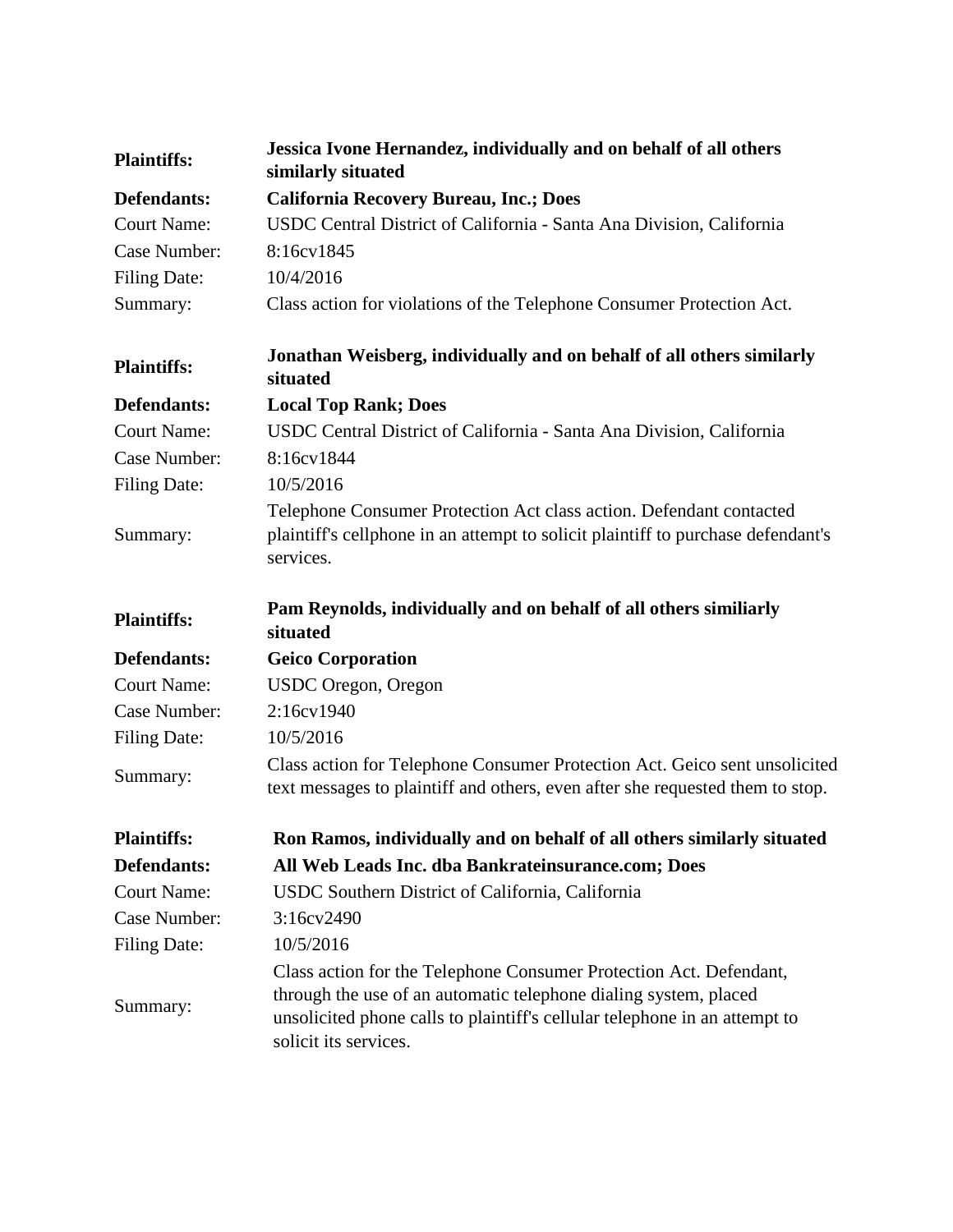| <b>Plaintiffs:</b>  | Cindy Heffelfinger, Individually And On Behalf Of All Others<br><b>Similarly Situated</b>                                                              |
|---------------------|--------------------------------------------------------------------------------------------------------------------------------------------------------|
| Defendants:         | <b>Lifeenergy Llc, A Delaware Limited Liability Company</b>                                                                                            |
| <b>Court Name:</b>  | USDC Eastern District of Pennsylvania, Pennsylvania                                                                                                    |
| Case Number:        | 5:16cv5259                                                                                                                                             |
| <b>Filing Date:</b> | 10/5/2016                                                                                                                                              |
| Summary:            | Complaint. 47:227(b)(3) Telephone Consumer Protection Act of 1991                                                                                      |
| <b>Plaintiffs:</b>  | Michael Ison, Individually And On Behalf Of All Others Similarly<br><b>Situated</b>                                                                    |
| Defendants:         | A10 Capital Llc,, A Delaware Limited Liability Company                                                                                                 |
| <b>Court Name:</b>  | USDC Western District of Arkansas, Arkansas                                                                                                            |
| Case Number:        | 2:16c <sub>V</sub> 2241                                                                                                                                |
| <b>Filing Date:</b> | 10/4/2016                                                                                                                                              |
| Summary:            | Complaint. 47:0277 Telephone Consumer Protection Act                                                                                                   |
| <b>Plaintiffs:</b>  | Family Health Chiropractic Inc., Individually And As The<br><b>Representative Of A Class Of Similarly Situated Persons</b>                             |
| Defendants:         | <b>Banc Certified Merchant Services LLC; John Does, 1-5</b>                                                                                            |
| <b>Court Name:</b>  | USDC Northern District of Ohio, Ohio                                                                                                                   |
| Case Number:        | 5:16cv2433                                                                                                                                             |
| <b>Filing Date:</b> | 10/4/2016                                                                                                                                              |
| Summary:            | Complaint. 47:227 Violation of Telephone Consumer Protection Act /Junk<br><b>Fax Prevention Act</b>                                                    |
| <b>Plaintiffs:</b>  | Zohaib Mohammed; Hira Bhura, on behalf of themselves and others<br>similarly situated                                                                  |
| Defendants:         | <b>Capital Accounts LLC</b>                                                                                                                            |
| <b>Court Name:</b>  | USDC Eastern District of Texas, Texas                                                                                                                  |
| Case Number:        | 4:16cv755                                                                                                                                              |
| <b>Filing Date:</b> | 9/30/2016                                                                                                                                              |
| Summary:            | Telephone Consumer Protection Act class action. Defendant refused to stop<br>making repeated and unsolicited calls to plaintiffs.                      |
| <b>Plaintiffs:</b>  | Natalie Nelson, on behalf of herself and others similarly situated                                                                                     |
| Defendants:         | <b>Checksmart Financial LLC</b>                                                                                                                        |
| <b>Court Name:</b>  | USDC Northern District of Alabama, Alabama                                                                                                             |
| Case Number:        | 1:16cv1611                                                                                                                                             |
| Summary:            | Class action Telephone Consumer Protection Act. Defendant called<br>plaintiff's cell phone on numerous occasions using an automated dialing<br>system. |